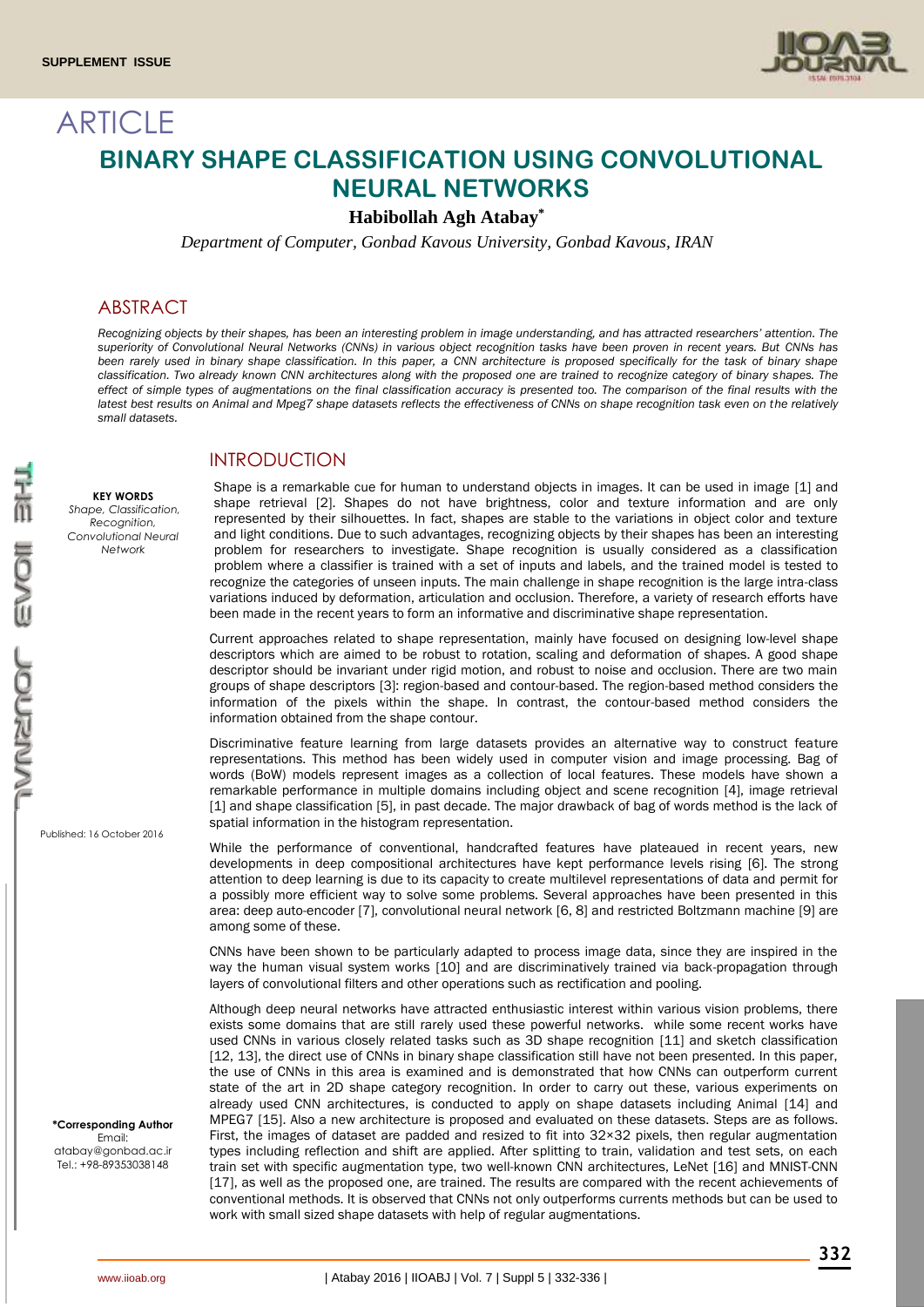

#### RELATED WORKS

In this section, the recent improvements in 2D shape classification using conventional methods and deep learning approaches were reviewed. Prior to renovation of deep neural networks and domination of these methods in object recognition tasks [6], the bag of words method has been the dominant method for summarization of large amount of local features to use in discrimination of objects and scenes. One of the applications of this method on shape classification was presented in [5], where the log-polar transform (LPT), after applying the Fourier transform modulus to enforce scale and rotation invariance, was used as a local descriptor and the bag of words framework with some novelties was used to generate feature vectors to train SVM classifier. And a method was presented to construct a low-dimensional histograms of bigrams using the spatial co-occurrence matrix, as well as a metric to select an appropriate codebook size in the bag-of-words model and methods to estimate codebook size and maximum radius of the log-polar transform.

Contour [18] and skeleton based [19] descriptors have been among the favorite shape representations in recent years. In [18], a shape representation called Bag of Contour Fragments (BCF) was developed, inspired by classical Bag of Words (BoW) model. In BCF, a shape is decomposed into contour fragments, each of which then individually is described using a shape descriptor, and is encoded into a shape code. Finally, a compact shape representation was built by pooling shape codes in the shape. Shape classification with BCF also requires an efficient linear SVM classifier. Another work [2] proposed a skeleton-based algorithm for 2D and 3D shape retrieval. The algorithm starts by drawing circles (spheres for 3D) of increasing radius around skeletons. Since each skeleton corresponds to the center of a maximally inscribed circle (sphere), this process results in circles (spheres) that are partially inside the shape. Computing the ratio among pixels that lie within the shape, the total number of pixels was considered to distinguish shapes with similar skeletons. Complementary, in [19], a shape descriptor, named Skeleton-associated Shape Context (SSC), was proposed using combination of contour and skeleton, according to the correspondence between and associating skeletal information with a shape contour. The Bag of Features framework was applied to the SSC descriptors and finally, the shape feature vectors was fed into a linear SVM classifier to recognize the shape. This method was called Bag of Skeleton-associated Contour Parts.

Some other papers used different approaches in shape-based object recognition and classification. For example, in [20] the interaction between pattern recognition and bioinformatics, was considered to address the 2D shape classification problem. In the paper, three methods were proposed to encode a shape as a biological sequence and standard biological sequence analysis tools was employed to derive a similarity of those encodings, which then was exploited in a nearest neighbor framework. And in [21], the authors tried to apply graphical models to learn a shape representation and proposed a pipeline of shapebased object recognition. First, a Bayesian Network was used to represent the shape knowledge of a type of object. Second, an evidence accumulation inference with Bayesian Network was developed to search for the area of interest which is most likely to contain an object in an image. Finally, a spatial pyramid matching approach was used to verify the hypothesis to identify objects and to refine object locations.

Despite the enormous success of deep learning as a technique for feature learning in images, very few techniques based on deep learning have been developed for learning shape features. Specifically, no paper was found in which the researchers used CNNs to 2D shape classification, but a few endeavors have done on closely related topics including DNN-based 3D shape object recognition and sketch classification.

In 3D shape representation literature, a few works can be found in which deep leaning frameworks were utilized in 3D shape recognition. In [11], a set of algorithms and techniques was developed for learning a deep shape descriptor (DeepSD) based on the use of a multi-layer perceptron (MLP). In the paper, a heat shape descriptor (HeatSD) was developed based on point based heat kernel signature (HKS), and new definitions of Eigen-shape descriptor (ESD) and Fisher-shape descriptor (ESD) was proposed to guide the training of the MLP. In [7], an autoencoder was used for feature learning on 2D images obtained by projection of 3D shapes into 2D space, combining the global deep learning representation with local descriptor representation. Another work [22] used this method to address the problems of learning shape representation, denoising and completion in an unsupervised manner. The use of CNNs for solving object recognition tasks using RGB-D data, was presented in [23], where the possibility of making transfer learning while training CNNs was investigated. In the paper, four independent CNNs, were used for each channel, instead of using a single CNN receiving the four input channels, and these four independent CNNs were trained in a sequence, and the weights of a trained CNN was used as starting point to train the other CNNs that processed the remaining channels.

Sketch recognition task is another shape related domain where a few papers can be found that in which researchers used DNNs in sketch-based object classification. The major work on utilizing Deep CNNs for free-hand sketch recognition was Sketch-a-net [12] that aimed to exploit the unique characteristics of sketches, including multiple levels of abstraction and being sequential in nature. In the work, ensemble fusion and pre-training strategies were applied to boost the recognition performance. Another recent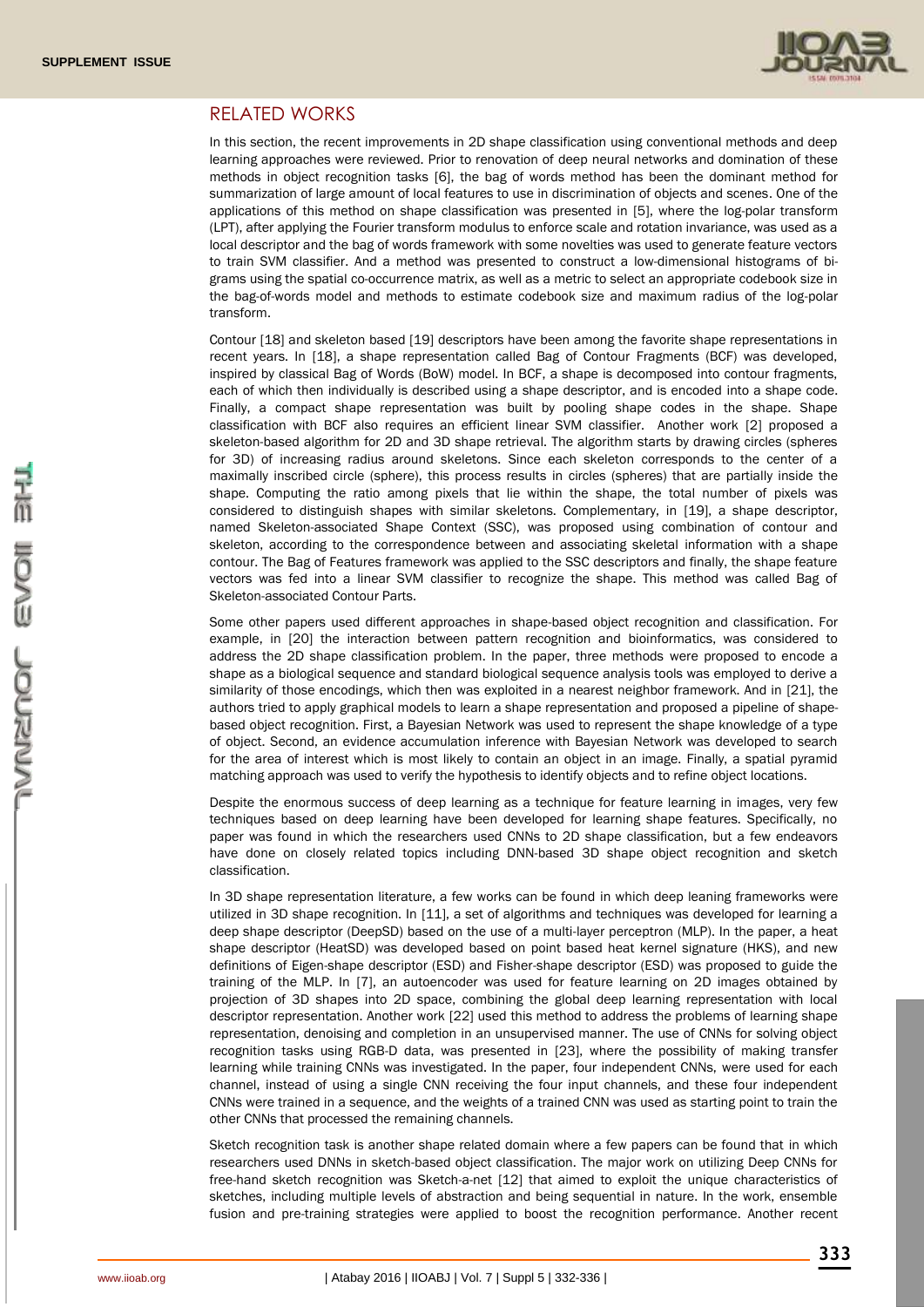

attempt in this area is [13], where a deep convolutional neural network, similarly named SketchNet was proposed for sketch classification. But the main purpose of the paper was to automatically learn the shared structures that exist between sketch images and real images. In order to do this, a triplet was composed of sketch, positive and negative real image that was developed as the input of the neural network. The authors used SoftMax as lost function and ranked the results to make the positive pairs to obtain a higher score comparing over negative ones to achieve robust representation.

# CONVOLUTIONAL NEURAL NETWORKS

A convolutional neural network (CNN) is a type of deep neural network (DNN) inspired by the human visual system, used for processing images. A CNN has several stages, each usually composed of two layers: the first layer does a convolution of the input image with a filter and the second layer down-samples the result of the first layer, using a pooling operation. These stages build increasingly abstract representations of the input pattern: the first might be sensitive to edges, the second to corners and intersections and so on. The idea is that these representations become both more abstract and more invariant as the pattern data goes through the CNN. The output of the last stage is usually a vector (not an image) that is fed to a multi-layer perceptron (MLP) that produces the final network output, usually a class label.

A convolutional neural network (CNN) is a type of deep neural network (DNN) inspired by the human visual system, used for processing images. A CNN has several stages, each usually composed of two layers: the first layer does a convolution of the input image with a filter and the second layer down-samples the result of the first layer, using a pooling operation. These stages build increasingly abstract representations of the input pattern: the first might be sensitive to edges, the second to corners and intersections and so on. The idea is that these representations become both more abstract and more invariant as the pattern data goes through the CNN. The output of the last stage is usually a vector (not an image) that is fed to a multi-layer perceptron (MLP) that produces the final network output, usually a class label.

Various CNN architectures were proposed to be used for object recognition. Among them LeNet [16] and AlexNet [6] have been considered as a baseline for various tasks. The former, was used to classify tiny images of hand-written digits (28×28 pixels) while the latter is somewhat complicated and has been considered as a breakthrough in object recognition on colorful medium sized images (256×256). Binary shape images have simple structures without color and texture cues, and are meaningful in very small sizes. Thus in this paper, shape images are considered as  $32\times32$  pixels. In order to classify these images, the CNN architectures must be used that are suitable to work with this input size. Therefor in this paper, two already used CNN architectures, LeNet, MNIST-CNN [17], and a proposed architecture (for ease of reference this network is named BS-CNN stands for Binary Shape CNN) are trained to classify images of size 32×32 pixels. These architectures are described in [Table 1].

In all networks, the ReLU activation function [6] is used for each convolutional layer and MaxPooling for each Pool layer. A fully connected layer is defined as a convolutional layer with filter size of  $1\times1$  as it is a convention in MatConvNet [24]. The final layer has 20 or 70 output units corresponding to 20 and 70 categories of Mpeg7 and Animal datasets, respectively. After all layers a SoftMax loss is placed.

## **EXPERIMENTS**

In this section, the proposed CNN-based shape classifiers is tested on Animal [25] and Mpeg7 [15] datasets. The former consists of 2000 binary shapes of 20 animal categories with 100 shapes for each category, while the latter consists of 1400 silhouette shapes of 70 classes with 20 shapes in each class. A few samples of these datasets are depicted in [Fig. 1]. The proposed CNNs are designed for input size of 32×32 pixels but images of both datasets have variety of sizes. In order to convert them to squared scale, first, all black pixels around the shape in an image is removed, then new black pixels around the shape is added so that firstly, the resultant scale is squared and secondly, the minimum black margins to shift the

| <b>CNNs</b>   | <b>Attributes</b>        | Layer 1    |              | Layer 2       |             | Layer 3    |            | Layer 4    |
|---------------|--------------------------|------------|--------------|---------------|-------------|------------|------------|------------|
|               | Type                     | Conv       | Pool         | Conv          | Pool        | Conv       |            | Conv       |
| LeNet         | <b>Filter Size</b>       | $5\times5$ | $2\times2$   | $5\times5$    | $2\times2$  | $4\times4$ |            | $2\times2$ |
|               | Stride                   |            | 2            |               | 2           |            |            |            |
|               | <b>Number of Filters</b> | 20         | 20           | 50            | 50          | 500        |            | 20,70      |
|               | <b>Output Size</b>       | 28×28      | $14\times14$ | $10\times 10$ | $5\times 5$ | $2\times2$ |            | $1\times1$ |
| MNIST-CNN     | Type                     | Conv       | Pool         | Conv          | Pool        | Conv       | Pool       | Conv       |
|               | <b>Filter Size</b>       | $5\times5$ | $2\times2$   | $5\times5$    | $2\times2$  | $3\times3$ | $2\times2$ | $1\times1$ |
|               | Stride                   |            | 2            |               | 2           | 2          | 2          |            |
|               | Number of Filters        | 20         | 20           | 40            | 40          | 150        | 150        | 20,70      |
|               | <b>Output Size</b>       | 28×28      | $14\times14$ | $10\times 10$ | $5\times 5$ | $2\times2$ | $1\times1$ | $1\times1$ |
|               | Type                     | Conv       | Pool         | Conv          |             | Conv       |            |            |
| <b>BS-CNN</b> | <b>Filter Size</b>       | 5x5        | $5\times5$   | $5\times5$    |             | $5\times5$ |            |            |
|               | Stride                   |            | 5            |               |             |            |            | ---        |
|               | <b>Number of Filters</b> | 150        | 150          | 250           |             | 250        |            |            |
|               | <b>Output Size</b>       | 28×28      | $9\times9$   | $1\times1$    |             | $1\times1$ |            |            |

**Table 1:** The architecture of our CNNs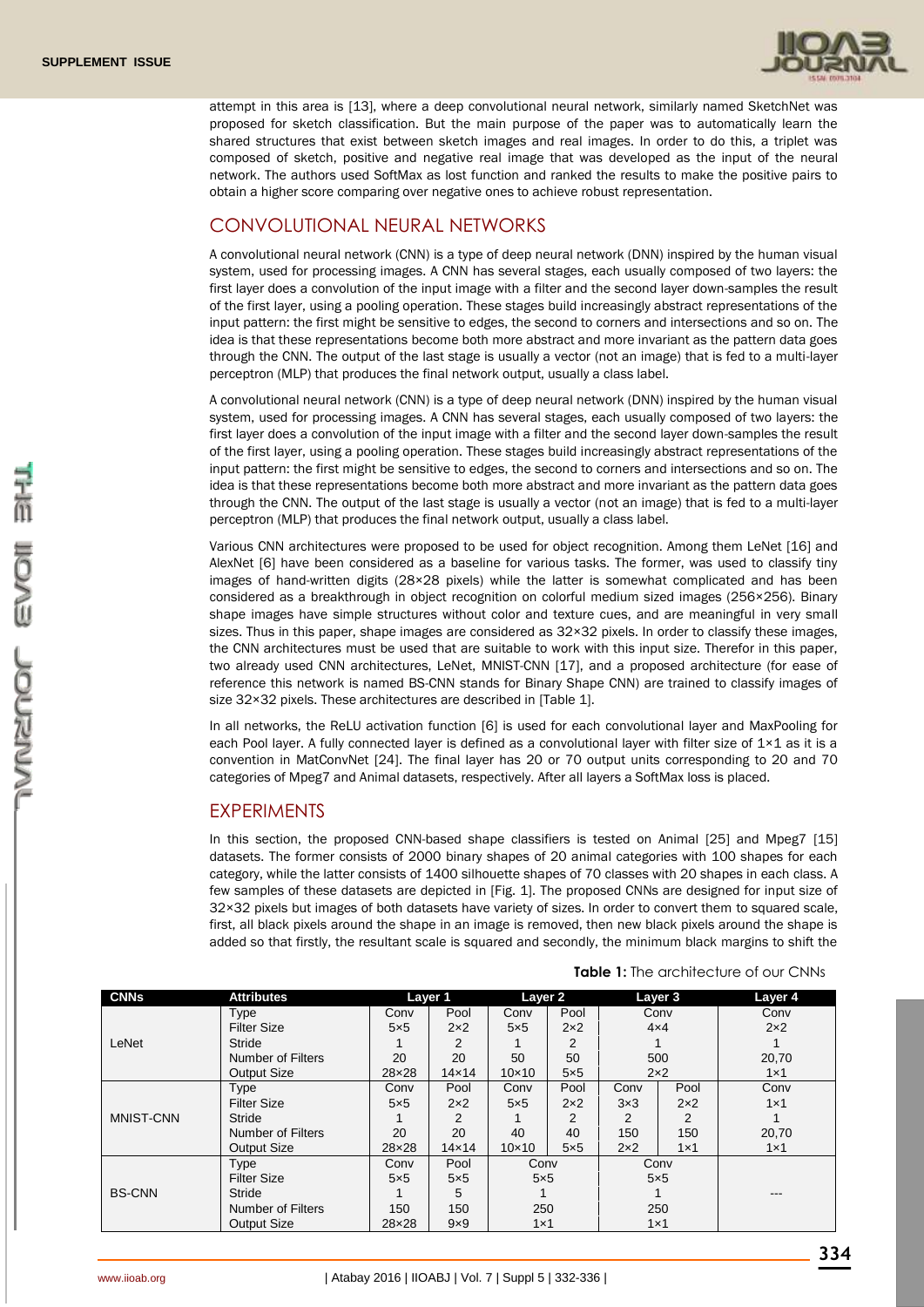



**Fig. 1**: Sample images of datasets: (a) Animal, (b) Mpeg7

……………………………………………………………………………………………………………………………......

image for augmentation is considered. Then the image is resized to 32×32 pixels and each pixel's value is converted to the range [0, 1].

Data augmentation, is a method to generate extra samples from a given image. It is the process of perturbing the image by transformations that change its appearance while leaving the high-level information intact. The simplest methods of data augmentation are reflection and shifting the image pixels. For the augmentation phase of experiments, four options are considered, including noaugmentation, reflection (X2), reflection plus two random shifts (X4) and reflection plus four random shifts (X6). The reflection is done horizontally and for the random shifts, first the side of the shift is selected randomly, then after applying the shift on the image, it is flipped with the probability of 50%. These conventional data augmentation strategies will increase the training data size by a factor of 2, 4 and 6 respectively. These resultant data are randomly split into 70% train, 10% validation and 20% test sets.

The hyper-parameters of the experimented CNNs are set as follows. In all experiments, networks are trained by stochastic gradient descent with 0.9 momentum. The learning rate is set to be 0.001. The weight decay parameter is 0.0005. Initial weights are selected randomly from standard normal distribution, multiplied by 0.01. The mini-batch size is set to 100 as well as the maximum number of epochs.

The shape classification accuracies (the mean average precision) of proposed CNNs on Mpeg7 and Animal datasets, are reported in [Table 2] and [Table 3], respectively. For each experiments on a dataset with specific augmentation, top 1 and top 5 accuracies are presented.

[Table 2] and [Table 3] show the superiority of the proposed CNN architecture (BS-CNN) in comparison with the already used models, LeNet and MNIST-CNN. The proposed CNN architecture is also simpler than LeNet and MNIST-CNN. These tables also show that how augmentations lead to improve the classification accuracy on both datasets. The resultant classification accuracies can be compared with the results of the recent paper, [19], where the average classification accuracy of the proposed method, Bag of Skeletonassociated Contour Parts (BSCP), on Mpeg7 and Animal datasets were stated as 98.41% and 89.04% respectively. It is observable that the proposed BS-CNN on Mpeg7 dataset with augmentation type X4 closely compete with BSCP (97.86%), and outperforms it on Animal dataset (92.00%). BS-CNN with augmentation type X6, outperforms BSCP on both datasets (98.99% and 96.51% respectively), especially on Animal dataset. The results suggest that CNN-based classifiers with help of regular data augmentations can easily outperform current shape classification approaches. It must be noted that training BSCP, as its

| <b>MPEG7</b>  | <b>No Augmentation</b> |                   | <b>Augmentation X2</b> |                   | <b>Augmentation X4</b> |                   | <b>Augmentation X6</b> |                   |
|---------------|------------------------|-------------------|------------------------|-------------------|------------------------|-------------------|------------------------|-------------------|
| CNN           | Top 1<br>Accuracv      | Top 5<br>Accuracy | Top 1<br>Accuracy      | Top 5<br>Accuracy | Top1<br>Accuracy       | Top 5<br>Accuracy | Top 1<br>Accuracy      | Top 5<br>Accuracy |
| MNIST-CNN     | 86.43                  | 95.00             | 91.43                  | 96.96             | 91.16                  | 97.86             | 94.70                  | 98.69             |
| LeNet         | 87.14                  | 96.43             | 92.50                  | 96.61             | 88.93                  | 95.45             | 94.52                  | 98.63             |
| <b>BS-CNN</b> | 89.64                  | 95.71             | 93.75                  | 97.86             | 97.86                  | 99.82             | 98.99                  | 99.76             |

**Table 2:** The classification results of CNNs for shape recognition on Mpeg7 dataset

**Table 3:** The classification results of CNNs for shape recognition on Animal dataset

| Animal        |                   | <b>No Augmentation</b> |                   | <b>Augmentation X2</b> |                   | <b>Augmentation X4</b> |                   | <b>Augmentation X6</b> |  |
|---------------|-------------------|------------------------|-------------------|------------------------|-------------------|------------------------|-------------------|------------------------|--|
| <b>CNN</b>    | Top 1<br>Accuracy | Top 5<br>Accuracy      | Top 1<br>Accuracy | Top 5<br>Accuracy      | Top 1<br>Accuracy | Top 5<br>Accuracy      | Top 1<br>Accuracy | Top 5<br>Accuracy      |  |
| MNIST-CNN     | 61.75             | 89.75                  | 70.00             | 92.88                  | 78.44             | 95.13                  | 88.58             | 97.71                  |  |
| LeNet         | 66.50             | 89.75                  | 72.25             | 93.25                  | 74.50             | 94.19                  | 87.63             | 97.79                  |  |
| <b>BS-CNN</b> | 70.25             | 94.25                  | 78.88             | 96.75                  | 92.00             | 98.81                  | 96.51             | 99.79                  |  |